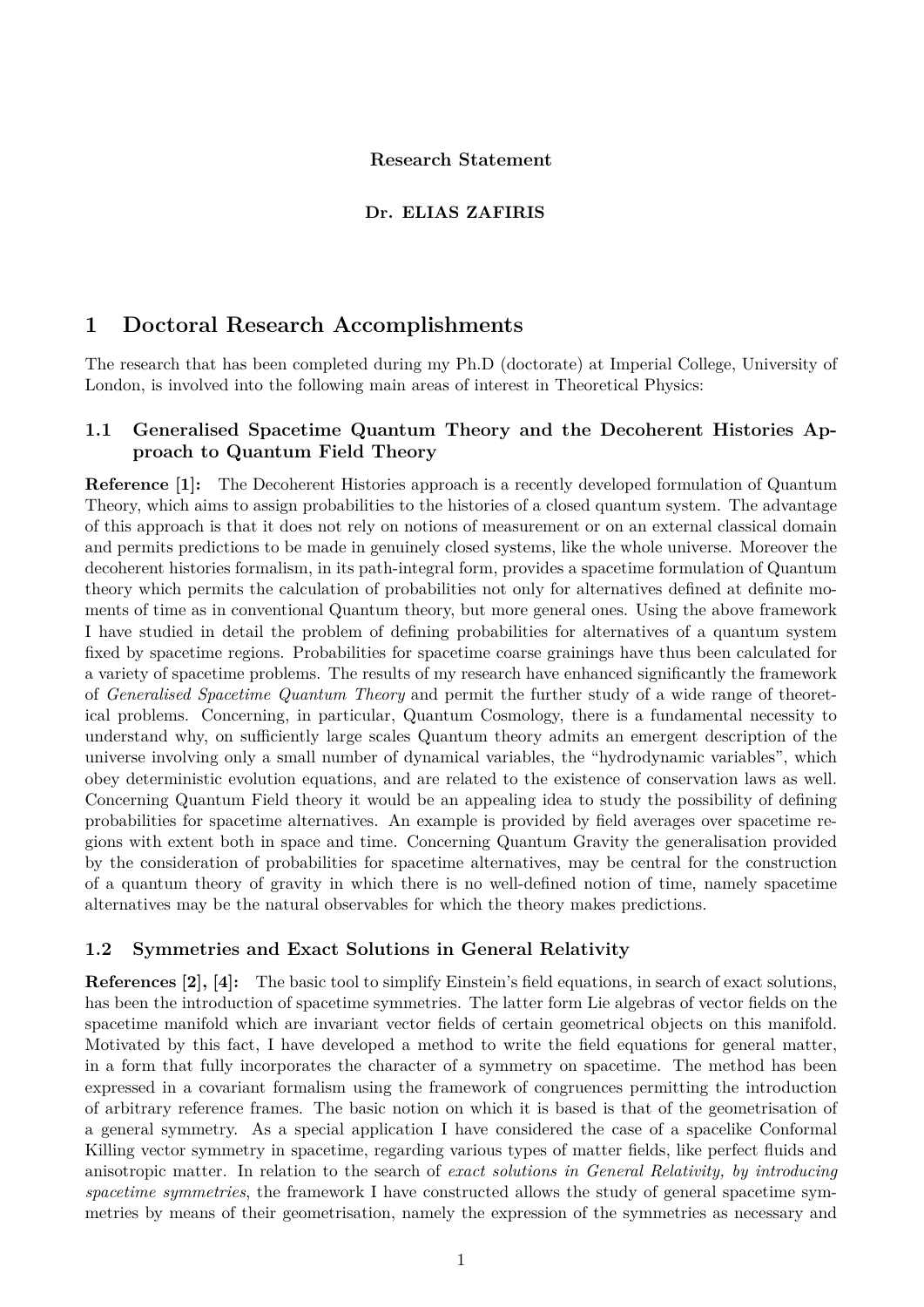sufficient conditions on the geometry of the integral lines of the field generating the symmetry. Moreover, using the framework of the symmetries-incorporated Einstein's field equations, it has been made possible to look for solutions which by construction comply with the particular collineations employed. Furthermore we are now able to examine what types of matter can be present in spacetime, in case a symmetry has been imposed. The results may finally find fruitful applications in the construction of realistic cosmological models.

#### **1.3 Covariant kinematics of relativistic strings and branes**

**References [3], [5], [6]:** The idea of matter of multidimensional objects is a generalisation of the notion of point particles to matter, whose elementary constituents are extensive objects, called branes, like strings and higher dimensional branes. The main motivation for studying these models originates from Cosmology, where it has been assumed that the behaviour of the various topological defects is relevant to structure formation in the early universe, with interesting cosmological and astrophysical implications. In the above context, I have studied the geometry of deformations of brane worlsheet congruences in spacetime and I have also constructed a fully covariant kinematical framework for classical relativistic branes as well as multidimensional fluids. In relation to *relativistic brane theory*, it is of particular interest to apply the kinematical results to specific brane models and study their behaviour. Since these models may have relevance for structure formation in the early universe their properties deserve a special cosmological and astrophysical interest. Moreover, the main motivation for a proper kinematical description originates from a clear analogy. To be concrete, it is well established today that the proof of the existence of spacetime singularities in General Relativity relies on the consequences obtained from Raychaudhuri equations for geodesic congruences. In brane theories the notion of the point particle and the associated with it worldline, gets replaced by the notion of extensive objects with their corresponding worldsheets. Thus, in principle, it would be possible from the generalised Raychaudhuri equations for brane worldsheet congruences to arrive at analogous singularity theorems in Classical relativistic Brane theory.

# **2 Postdoctoral Research Accomplishments**

The research that has been completed during my postdoctoral period is involved into the following main areas of interest in Theoretical Physics:

### **2.1 Foundations of Quantum Physics**

**References [13], [17]:** A fundamental methodological concept of physics is grounded on the idea that the advancement of our knowledge about the functioning of the universe as a whole has to proceed by compartmentalization. The classical dogma adopts in addition the idea that the analysis of nature is achieved through the description of interactions of independently existing objects supplemented by the belief that this description is in accordance with the empirical facts. In sharp contrast the establishment of quantum theory as the best fundamental theory of the material world has proved that the classical dogma is inadequate, since it predicts that individual objects cannot have existence in an absolute sense, or else, do not exist in perfect isolation. The non-separability of nature is described by Einstein-Podolsky-Rosen correlations, which exist even in absence of any interactions, making all subsystems of the universe inextricably entangled. The classical dogma was methodologically reductionistic and philosophically atomistic. Its purpose was the explanation of complex phenomena in terms of few elementary objects and their interactions. Quantum theory denies the atomistic world view and describes the universe as a whole. Conceptually, a move in the direction of replacing the classical dogma with a view in harmony with quantum theory, is the replacement of the traditional difference between whole and part with that between system and environment in conjunction with the notion of observer. This move essentially signifies the re-formulation of what has been conceived as the difference between whole and part in a theory of systems differentiation. Accordingly, the universe as a differentiated system is no longer simply composed of a certain number of independently existing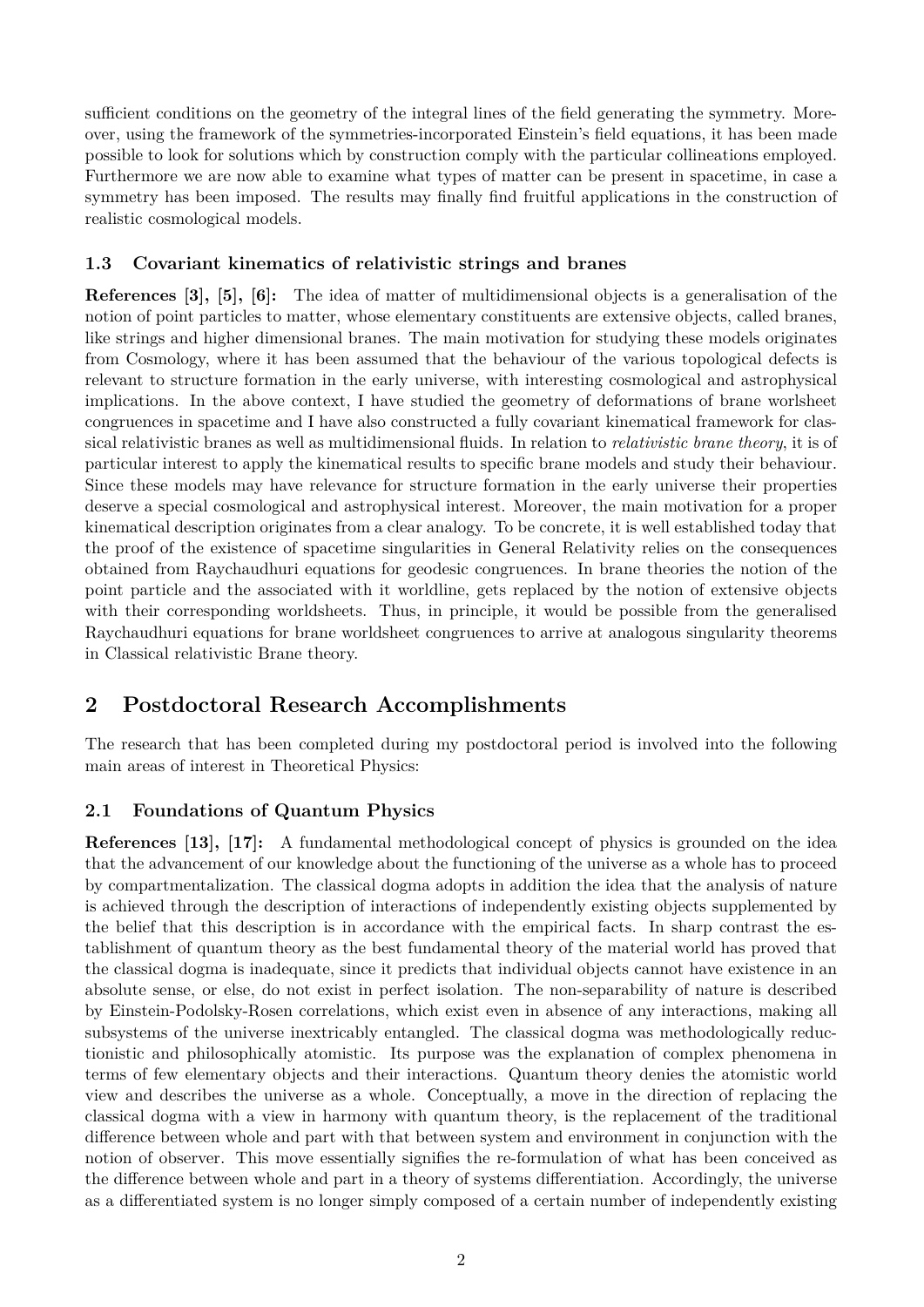parts and the relations (interactions) between them; rather, it is composed of a relatively large number of operationally employed system/environment differences, objectified in the terms of generalized reference frames by observers, which each, along different cutting lines, reconstruct the whole universe as the unity of subsystem and environment. In this sense, it arises an understanding of the possibility of employment of varying and even complementary viewpoints within subsystem differentiation. The conclusion stated, finds a precise mathematical formulation in terms of the categorical notion of adjunction, and essentially corresponds to a principle of complementarity interpreted in a generalized Bohrian sense.

# **2.2 Quantum Event and Quantum Observable Structures**

**References [7], [8], [9], [16], [22]:** At the formal level the transition from classical to quantum physics essentially involves the transition from Boolean event structures to non-Boolean event structures, or else from those which do, to those which do not admit two-valued homomorphisms. Observables schematize the quantum event structure and play the role of coordinatizing objects in the attempt to probe the quantum world. Technically speaking, Boolean algebras of observables function as generalized reference frames, relative to which the measurement results are being coordinatized, establishing simultaneously, a properly defined contextual perspective on the structure of quantum events. Philosophically speaking, we can assert that the quantum world is being perceived through Boolean reference frames, regulated by measurement procedures of a variety of observers, which interlock to form a coherent picture in a non-trivial way. The main guiding idea, referring to the constitution of the universe on the basis of part-whole relations according to the quantum theoresis of reality, is based on the existence of partial structural congruences between the quantum and Boolean kinds of observable structure. Technically, it is being implemented by the functioning of objects belonging to the Boolean species of observable structure as modeling figures for probing the objects belonging to the quantum species of observable structure. Furthermore, it is being concretely modeled by defining appropriate functors interrelating the quantum observable structure of the universe with the partial recognition mechanisms introduced by Boolean reference frames of observers, who probe its global content by filtering the information collected in terms of observable attributes, through local Boolean abstraction contexts of measurement. The mathematical syntactic language which is appropriately suited to formulate and support these claims is category theory, and especially the theory of sheaves. Category theory provides a general theoretical framework for dealing with systems emphasizing, in particular, their mutual relations and transformations. The concept of sheaf expresses essentially gluing compatibility conditions, namely the way by which partial data can be collated meaningfully in a global sense.

### **2.3 Complex Systems Theories**

**References [14], [15], [31], [32]:** Recently there has been a considerable interest in the foundational issues related with the modeling and comprehension of complex systems in the physical sciences. I argue that the resolution of these issues necessitates the adoption of a simple but prevailing epistemological principle. According to this principle, the analysis of a complex system, and the consequent comprehension of its behavior, may be successfully performed in terms of interlocking families of simple, sufficiently understood partially or locally defined systems, which are constrained to satisfy certain appropriate compatibility relations. The simple systems may be conceived as localization devices, as information filters or as modes of perception of the complex objects, the internal structure and functioning of which, will be hopefully recovered by the interconnecting machinery governing the local objects. This point of view effectively necessitates a contextual scheme for the modeling of a complex system, as an interconnected family of simple ones interlocking in a non-trivial fashion, where the contexts are specified by the qualitative features of the simple systems. In order to explicate such a modeling scheme for complex systems, a suitable mathematical language has to be used. The language of Category theory proves to be appropriate for the implementation of this idea in a universal way. The conceptual essence of this scheme is the development of a sheaf theoretical perspective on the study of complex systems related with the modeling of physical information processes.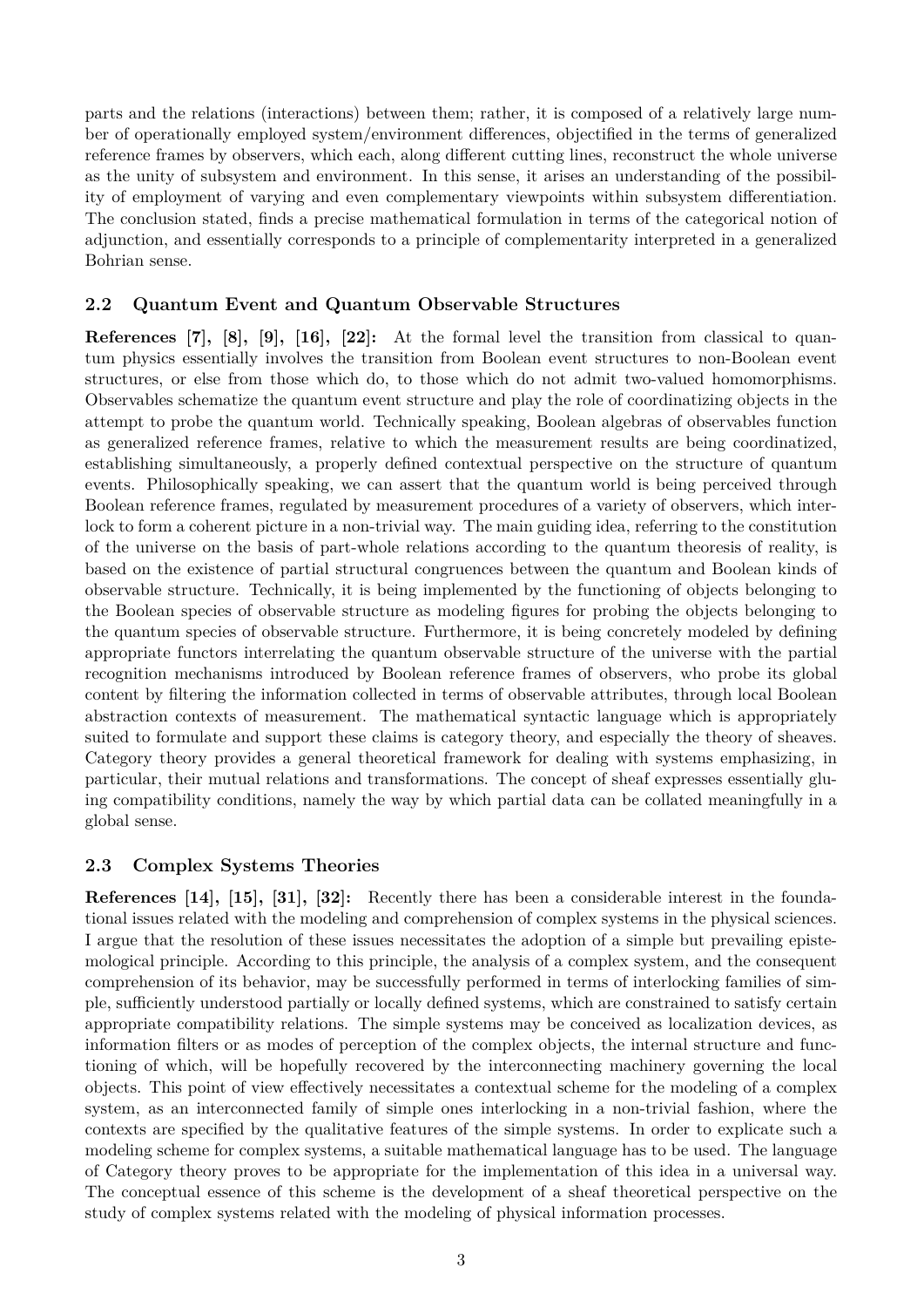#### **2.4 Topos-Theoretic Methods in Quantum Physics**

**References [11], [12], [18], [19], [24]:** The fascinating theory of topoi is becoming ever more important in theoretical physics. This fits very well with modern physics increasingly becoming about local structures. Einstein's general relativity made geometry (and gravity) local by using differential geometry. Quantum theory too benefits from such a move. In particular I demonstrate one interesting way of using topoi in quantum theory. It has been known for a long time that quantum logics differ from ordinary, classical or Boolean logic. Motivated by this fact I attempt to shed some interesting light on this difference. For this purpose I show that quantum logics can be formulated in terms of local Boolean logics. As a starting point, we have quantum event algebras, which are posets endowed with a maximum element and an orthocomplentation relation. The first step is the construction of an adjunctive correspondence between Boolean presheaves of (classical) event algebras and the aforementioned quantum event algebras. By endowing the base category of Boolean event algebras with a Grothendieck topology, this leads to an equivalence between the category of quantum event algebras and a Grothendieck topos. Hence, I conclude that the real significance of a quantum structure proves to be not at the level of events, but at the level of gluing together appropriately compatible observational contexts. Furthermore, on the basis of this adjunctive correspondence, I prove the existence of an object of truth values in the category of quantum logics, characterized as subobject classifier. This classifying object plays the equivalent role that the two-valued Boolean truth values object plays in classical events structures. I construct the object of quantum truth values explicitly, and then, demonstrate its functioning for the valuation of propositions in a typical quantum measurement situation.

#### **2.5 Topological Localization and Modern Differential Geometry in Quantum Field Theory and Quantum Gravity**

**References [10], [20], [21], [23], [25], [26], [27], [28], [29], [30]:** Physical observation presupposes, at the fundamental level, the existence of a localization process for extracting information related with the local behaviour of a physical system. On the basis of a localization process it is possible to discern observable events and assign an individuality to them. Generally, a localization process is being co-implied by the preparation of suitable local reference domains for measurement. These domains identify concretely the kind of reference loci used for observation of events. The methodology of observation is being effectuated by the functioning of events-registering measurement devices, that operate locally within the contexts of the prepared reference loci. In this general setting, it is important to notice that registering an event, that has been observed in the context of a reference locus, is not always equivalent to conferring a numerical identity to it, by means of a real value corresponding to a physical attribute. On the contrary, the latter is only a limited case of the localization process, when, in particular, it is assumed that all reference loci can be contracted to points. This is exactly the crucial assumption underlying the employment of the set-theoretic structure of the real line as a model of the physical "continuum". The semantics of the latter is associated with the codomain of valuation of physical attributes used for registering events. It is instructive to clarify that the settheoretic model of the real line stands for a structure of points that are independent and possess the property of sharp distinguishability. I study the possibility of mathematically implementing a general localization process referring to physical observation, that is not necessarily based on the existence of an underlying structure of points on the real line. For this purpose, the focus is shifted from point-set to topological and sheaf-theoretic localization models of ordered global quantum events structures. From a physical point of view, this move reflects the appropriate generalization of the arithmetics, or sheaves of coefficients, that have to be used in the transition from the classical to the quantum regime. The appropriate framework to accommodate structure sheaves of the above form is Modern Differential Geometry. The latter is an extension of classical Differential Geometry according to which, instead of smooth functions, one starts with a general sheaf of algebras. The important thing is that these sheaves of algebras, which in my scheme correspond to quantum observables, can be interrelated with appropriate differentials, interpreted as Leibniz sheaf morphisms. This interpretation is suited to the development of Differential Geometry in the quantum regime, and moreover, it provides a natural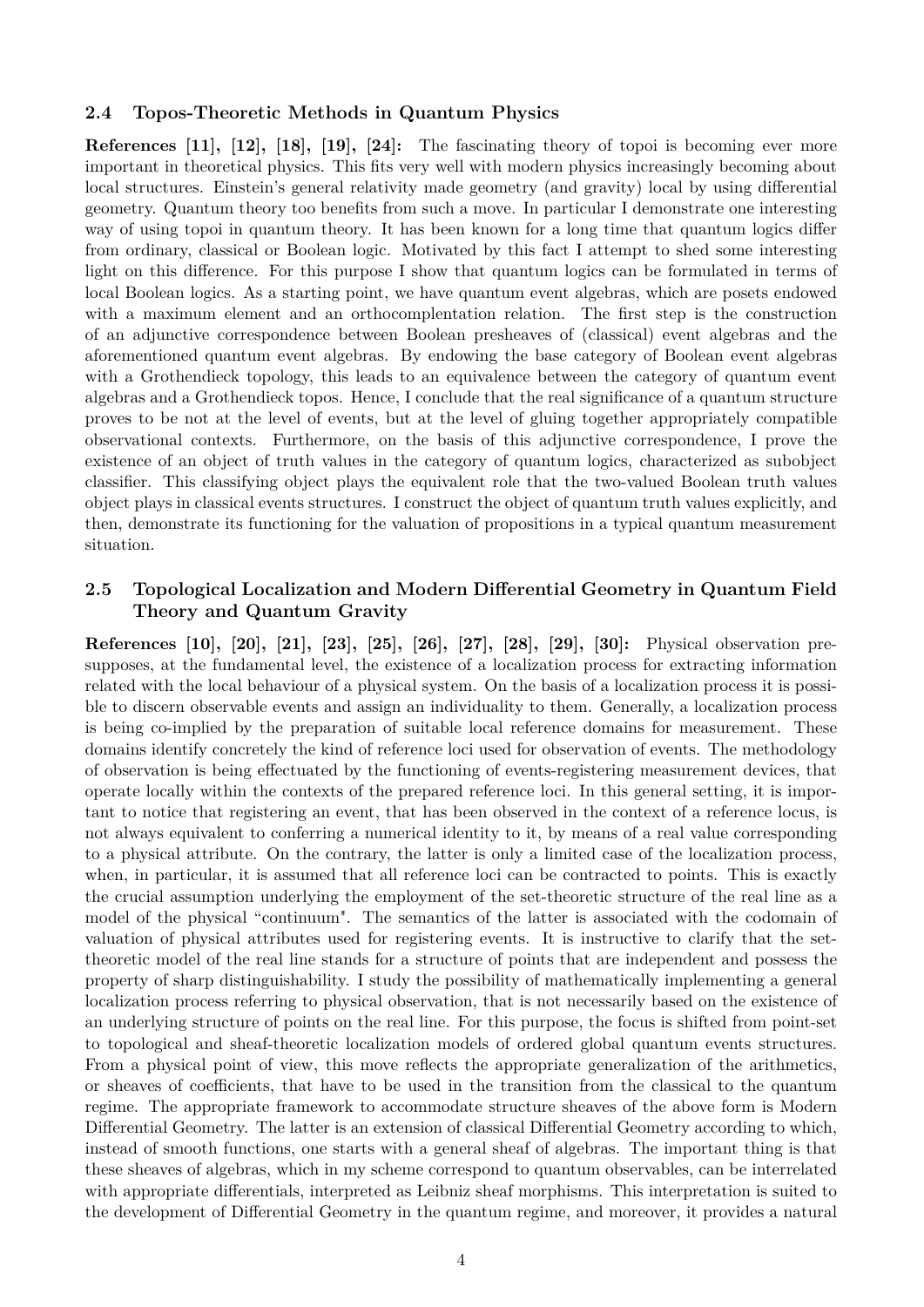framework for studying the dynamics of quantum gravity.

# **References**

- [1] E. Zafiris and J. J. Halliwell, *'Decoherent Histories Approach to the Arrival Time Problem'* Phys. Rev. **D57** 3351 (1998), quant-ph/9706045.
- [2] E. Zafiris, *'Incorporation of Spacetime Symmetries in Einstein's Field Equations'*, J. Math. Phys. **38** (11), 5854, (1997), gr-qc/9710103.
- [3] E. Zafiris, *'Kinematical Approach to Brane Worldsheet Deformations in Spacetime'* Annals of Physics **264** (1), 75 (1998).
- [4] E. Zafiris, *'Irreducible Decomposition of Einstein's Equations in Spacetimes with Symmetries'* Annals of Physics **263** (2), 155 (1998).
- [5] E. Zafiris, *'Covariant Generalisation of Codazzi-Raychaudhuri and Area Change Equations for Relativistic Branes'*, Journal of Geometry and Physics **27** (3), 292 (1998), hep-th/9710169.
- [6] E. Zafiris, *'Generalised Raychaudhuri and Area Change Equations for Classical Brane Models in Space-time with Torsion'*, Phys. Rev. **D58**, 043509 (1998).
- [7] E. Zafiris, *'On Quantum Event Structures. Part I: The Categorical Scheme'*, Foundations of Physics Letters **14**(2), (2001).
- [8] E. Zafiris, *'On Quantum Event Structures. Part II: Interpretational Aspects'*, Foundations of Physics Letters **14**(2), (2001).
- [9] E. Zafiris, *'Probing Quantum Structure Through Boolean Localization Systems'*, International Journal of Theoretical Physics **39**, (12) (2000).
- [10] E. Zafiris, *'Boolean Coverings of Quantum Observable Structure: A Setting for an Abstract Differential Geometric Mechanism '*, Journal of Geometry and Physics **50**, 99 (2004), math-ph/0306045.
- [11] E. Zafiris, *'On Quantum Event Structures. Part III: Object of Truth Values '*, Foundations of Physics Letters **17**(5), (2004).
- [12] E. Zafiris, *'Quantum Event Structures from the perspective of Grothendieck Topoi'*, Foundations of Physics **34**(7), (2004).
- [13] E. Zafiris, *'Interpreting Observables in a Quantum World from the Categorial Standpoint '*, International Journal of Theoretical Physics **43**, (1) (2004).
- [14] E. Zafiris, *'Complex Systems from the perspective of Category Theory: I. Functioning of the Adjunction Concept '*, Axiomathes **15**, (1) (2005), PITT-PHIL-SCI 1236.
- [15] E. Zafiris, *'Complex Systems from the perspective of Category Theory: II. Covering Systems and Sheaves '*, Axiomathes **15**, (2) (2005), PITT-PHIL-SCI 1237.
- [16] E. Zafiris, *'Functorial Transfer of Quantum Information into Boolean Localization Systems'*, submitted for publication to Applied Categorical Structures (2006).
- [17] E. Zafiris, *'Category-Theoretic Analysis of the Notion of Complementarity for Quantum Systems'*, International Journal of General Systems, **35**, (1) (2006).
- [18] E. Zafiris, *'Topos Theoretical Reference Frames on the Category of Quantum Observables'*, quantph/0202057.